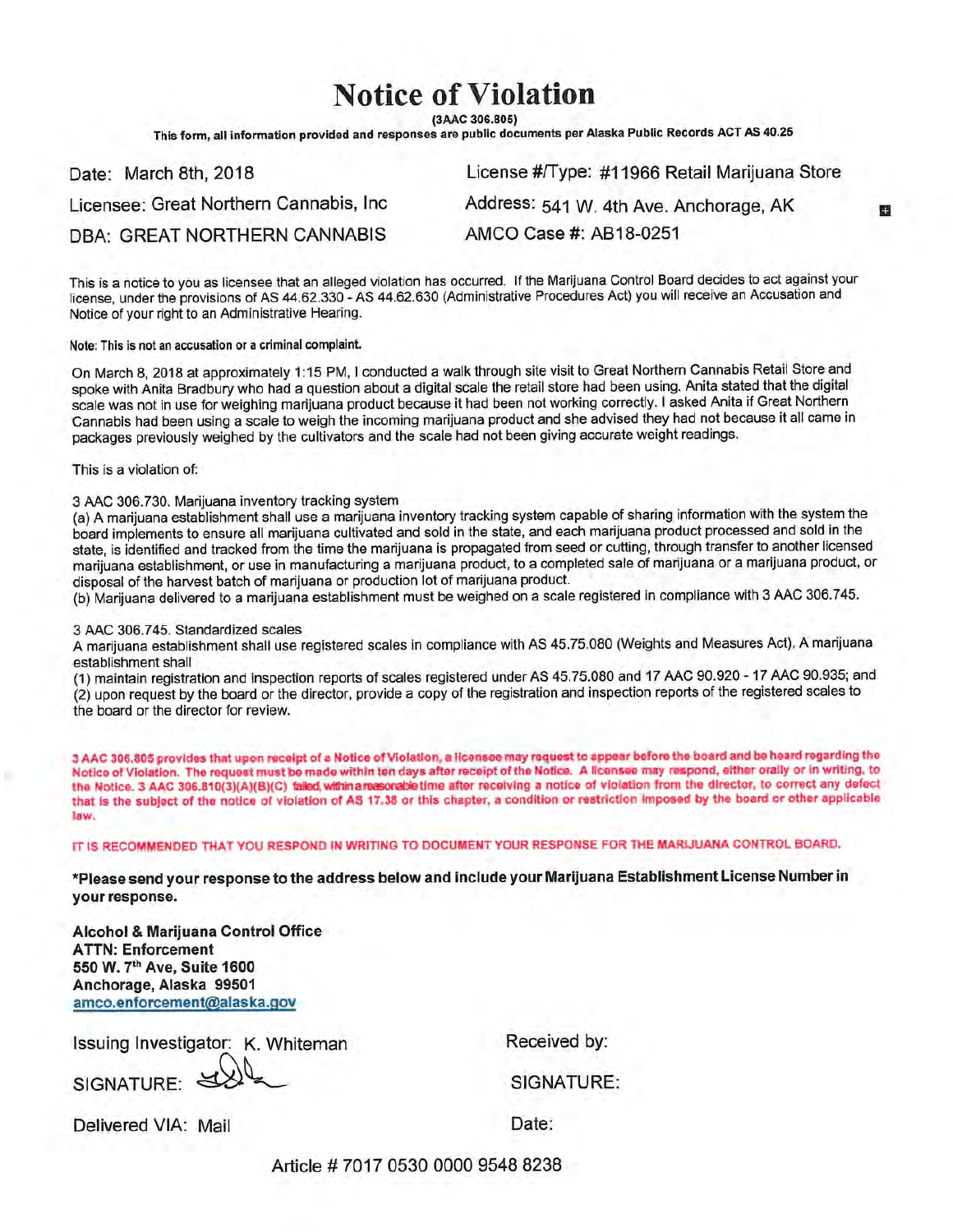

**Jason Brandeis** Respond to Anchorage Office T 907.263.7243 • F 907.276.3680 jbrandeis@bhb.com

April 2, 2018

## **VIA ELECTRONIC DELIVERY AND U.S. MAIL**

Alcohol & Marijuana Control Office Attn: Enforcement 550 W. 7th Avenue, Suite 1600 Anchorage, AK 99501

RE: Great Northern Cannabis, Inc. Response to Notice of Violation for Great Northern Cannabis (License #11966) AMCO Case #: AB18-0251 Our File No.: 507,568.6

Dear Sir/Madam:

This office represents Great Northern Cannabis, Inc. (GNC), a retail marijuana store licensed by the State of Alaska (License #: 11966). We are writing in response to a Notice of Violation (NOV) received from AMCO dated March 8, 2018 (Case # AB18-0251).

This NOV alleges violations of 3 AAC 306.730(a) and (b) and 3 AAC 306.745. While it may at first appear troubling to learn that a retail marijuana store might have a malfunctioning scale, a closer look reveals that there were no violations of any state law or regulation. The facts contained in the NOV do not support the listed violations, and for the reasons explained below, this NOV should be rescinded and dismissed. At most, an advisory report is warranted in this matter.

To begin, 3 AAC 306.730(a) addresses only the use of a marijuana inventory tracking system and is not related to the factual allegations contained in the NOV. The regulation states:

A marijuana establishment shall use a marijuana inventory tracking system capable of sharing information with the system the board implements to ensure all marijuana cultivated and sold in the state, and each marijuana product processed and sold in the state, is identified and tracked from the time the marijuana is propagated from seed or cutting, through transfer to another licensed marijuana establishment, or use in manufacturing a marijuana product, to a completed sale of marijuana or a marijuana product, or disposal of the harvest batch of marijuana or production lot of marijuana product.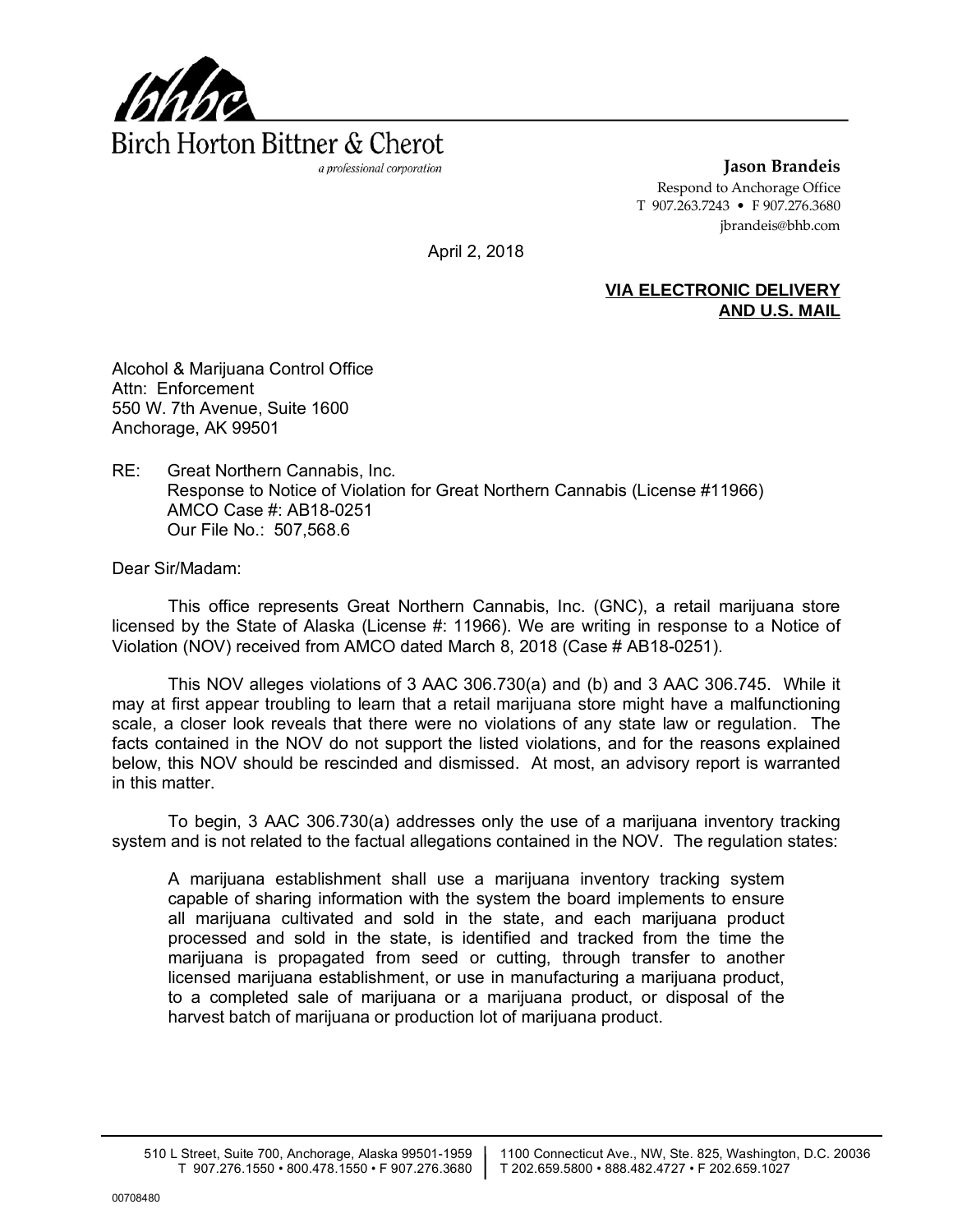Birch Horton Bittner & Cherot

a professional corporation

Alcohol & Marijuana Control Office April 2, 2018 Page 2

The factual statement in the NOV contains no reference to any failure to properly use a marijuana inventory tracking system. The only facts listed relate to an employee's statement that the scale in the store was not accurate. Despite the lack of any factual foundation, the NOV concludes that there was a violation of this section. Since this section does not mention the use of a scale, and is not connected to the factual circumstances underpinning the NOV, any reference to a violation of this section is inappropriate and must be stricken from the NOV. There can be no violation of 3 AAC 306.730(a) if the facts do not mention any impropriety regarding a marijuana inventory tracking system.

Next, 3 AAC 306.730(b) requires that "Marijuana delivered to a marijuana establishment must be weighed on a scale registered in compliance with 3 AAC 306.745." Again, the stated facts do not support a finding that this regulation was violated. The regulations require that any marijuana delivered to an establishment must be weighed, and in this case all marijuana received at the GNC retail store was weighed by the cultivator prior to receipt at the retail store. There is no requirement that marijuana must be weighed upon receipt of delivery, only that delivered marijuana was properly weighed at some point in the supply chain process.

It is improper to issue an NOV concerning failure to properly weigh marijuana when no investigation was conducted to determine whether any improperly weighed marijuana had been received or sold by the licensee. This is an important point because this particular retail establishment sells only pre-packaged marijuana and marijuana products. Marijuana and marijuana products are packaged, delivered to the store, and sold as such without repackaging. GNC does not conduct packaging activities on site, nor does it offer "deli style" service to its customers. Such practices are consistent with the regulations and it would be impractical and inefficient for AMCO to now require retailers to weigh all pre-packaged marijuana received from a cultivation facility. It may be good business practice for retailers to spot-check received shipments and weigh random selections, but that is not a regulatory requirement.<sup>1</sup> All that is required is that the weight of any delivered marijuana has been confirmed at some point using a certified scale and properly logged in Metrc. However, in this case no investigation was conducted to determine if any marijuana delivered to GNC was not weighed on a certified scale or improperly or inaccurately logged. Therefore, any allegation of a violation of 3 AAC 306.730(b) must be dismissed.

Finally, while GNC may not be required to weigh all incoming pre-packaged marijuana, we agree that the regulations require GNC to have a scale on the premises that is registered in compliance with the Alaska Weights and Measures Act. However, we do not agree that the facts as stated in the NOV support a finding that the requirements of 3 AAC 306.745 were violated. This section imposes several requirements on licensees: they must use registered scales, they must maintain registration and inspection reports for said scales, and upon request must submit copies of such reports to the board or director for review. Taking each item in turn,

 $1$  GNC's practice is that, upon arrival at the retail store, all of the prepackaged marijuana and marijuana products are counted to verify an exact match with the accompanying manifest and each unit is examined to ensure that it contains marijuana in order to avoid acceptance of any empty packages. Packages may be weighed as part of this process to ensure accuracy.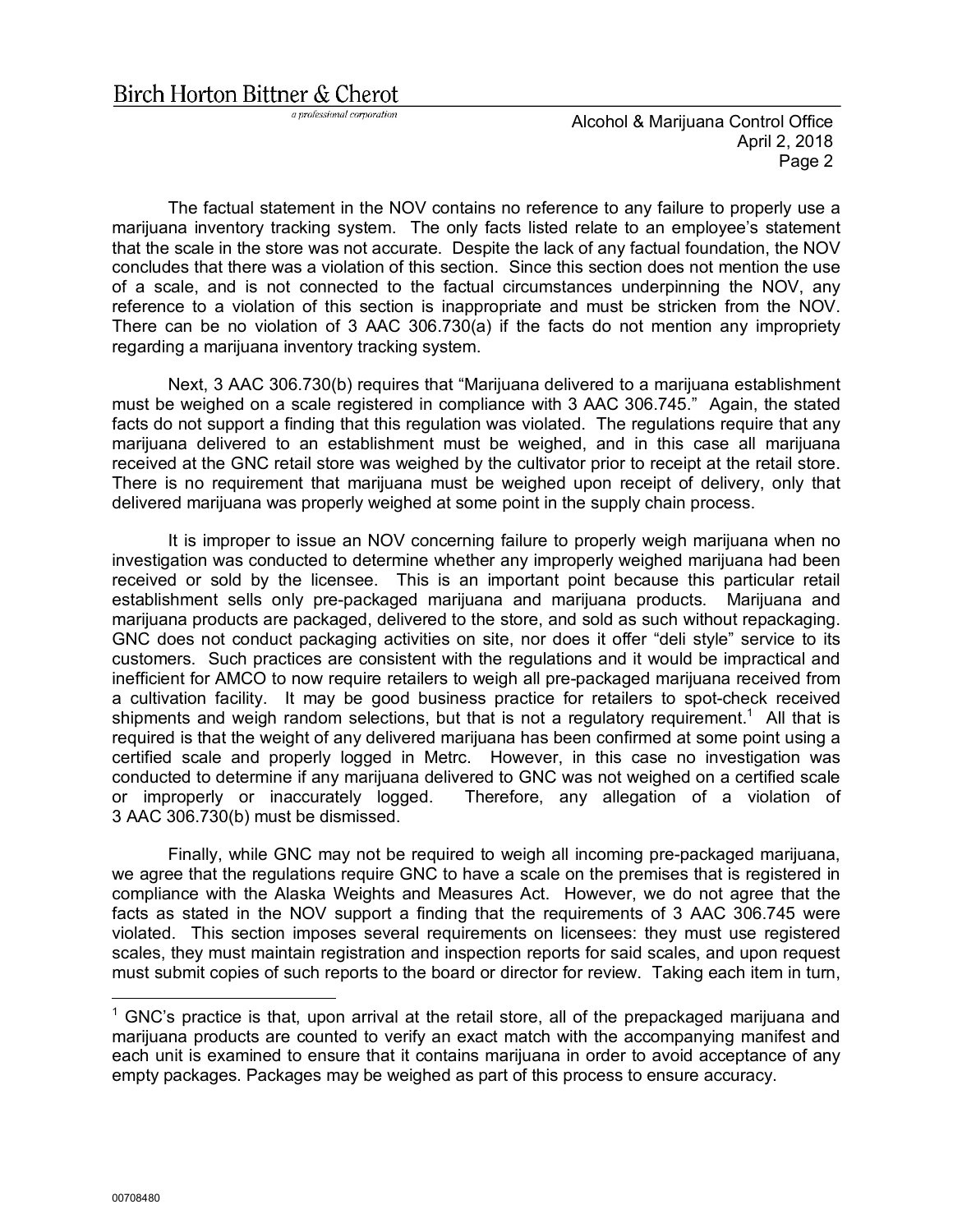a professional corporation

it is clear that GNC did not violate any of the conditions imposed under this section: GNC had a registered scale available for use, GNC had all required documentation regarding the scale available, and GNC was not asked to provide any information to the board or director for review. On its face this is primarily a record-keeping regulation, and the facts as stated in this NOV do not involve any wrongdoing with respect to such records. With respect to the allegation that there was a violation of 3 AAC 306.745, the facts and the alleged violation do not line up.

Ultimately, this NOV was issued because a GNC employee said that the scale on the premises was not working properly. However, the AMCO Investigator on site did not inspect the scale and no official determination was made as to whether the scale was or was not in good working order. All that can be confirmed is that the scale was certified and registered and was not in use because GNC sells only pre-packaged marijuana and marijuana products that are weighed elsewhere in the supply chain.

It is unclear why an NOV was even issued in this matter. According to the GNC employee who spoke with the AMCO Investigator, the Investigator stated that this matter did not rise to the level of an NOV and that only an Advisory Notice recommending replacement of the scale would be issued. $2$  That seems appropriate given the lack of foundation for the allegations and no clear fit between the alleged impropriety and the regulations cited in the NOV.

While GNC understands the concerns expressed in the NOV and agrees that retail marijuana stores must have certified scales available for use, the facts alleged do not support a finding that GNC violated any section of 3 AAC 306.730 or 3 AAC 306.745. GNC does not utilize "deli style" service; all marijuana delivered to the GNC retail store is weighed by a certified scale and entered into Metrc; there is no conclusive evidence that the scale at issue was actually measuring weight inaccurately; and to err on the side of caution, a new scale has been installed and certified per the suggestion of the AMCO Investigator.

Great Northern Cannabis is very serious about maintaining a compliant business and values its reputation. Since the facts of this case do not substantiate any violation of state law, we respectfully request that AMCO rescind and dismiss this NOV. If the NOV is not rescinded or dismissed, GNC requests the opportunity to appear before the Board.

 $2$  The day after the inspection, GNC ordered a new scale and paid extra for express shipping. The new scale was certified and on-site with the required documentation at the Great Northern Cannabis retail store before this NOV arrived in the mail on March 22, 2018.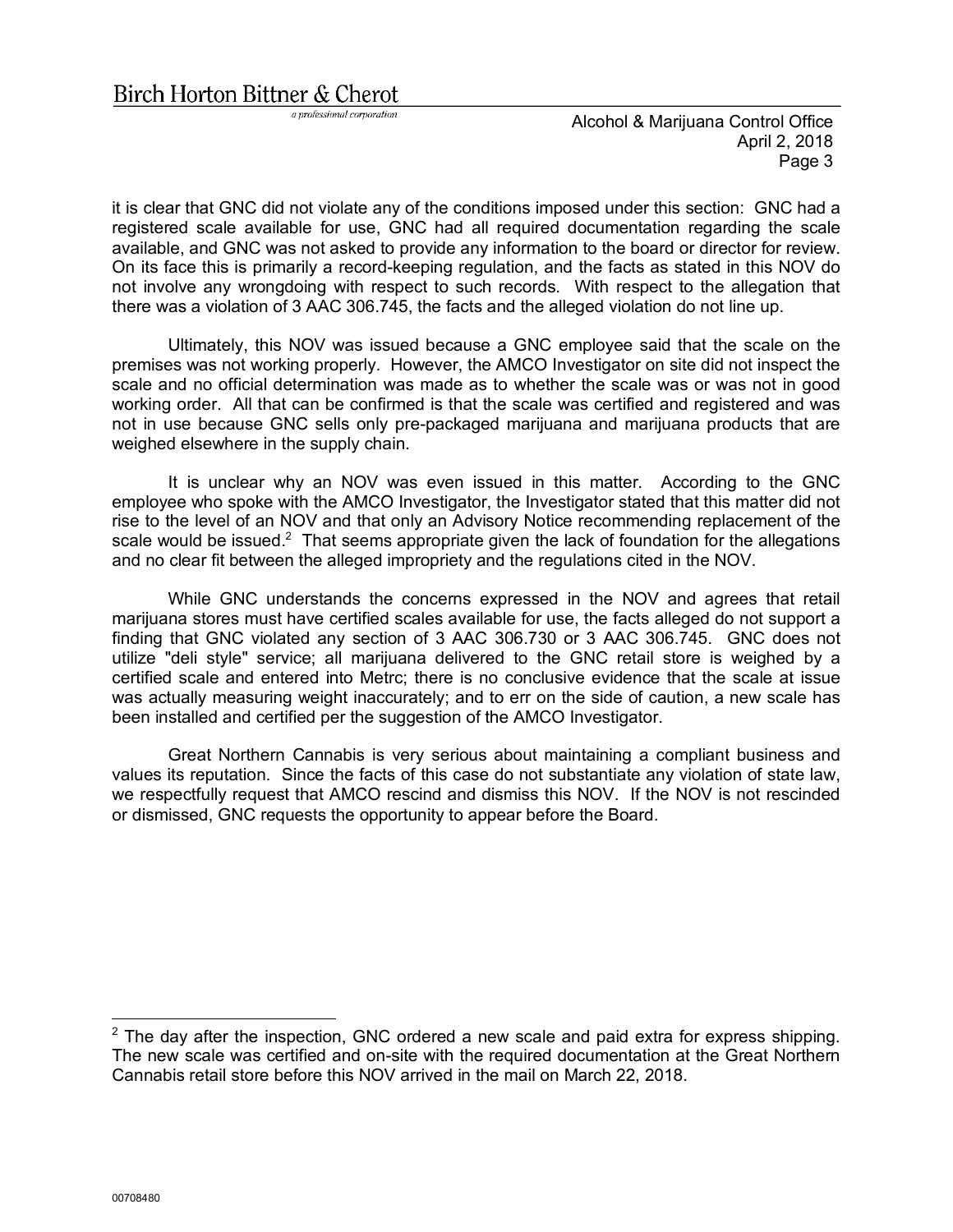## Birch Horton Bittner & Cherot

a professional corporation

Alcohol & Marijuana Control Office April 2, 2018 Page 4

Thank you for your time and attention. Please do not hesitate to contact this office if you have any questions or if you need any additional information.

Sincerely,

BIRCH HORTON BITTNER & CHEROT

Jason Brandeis

JMB:dsg